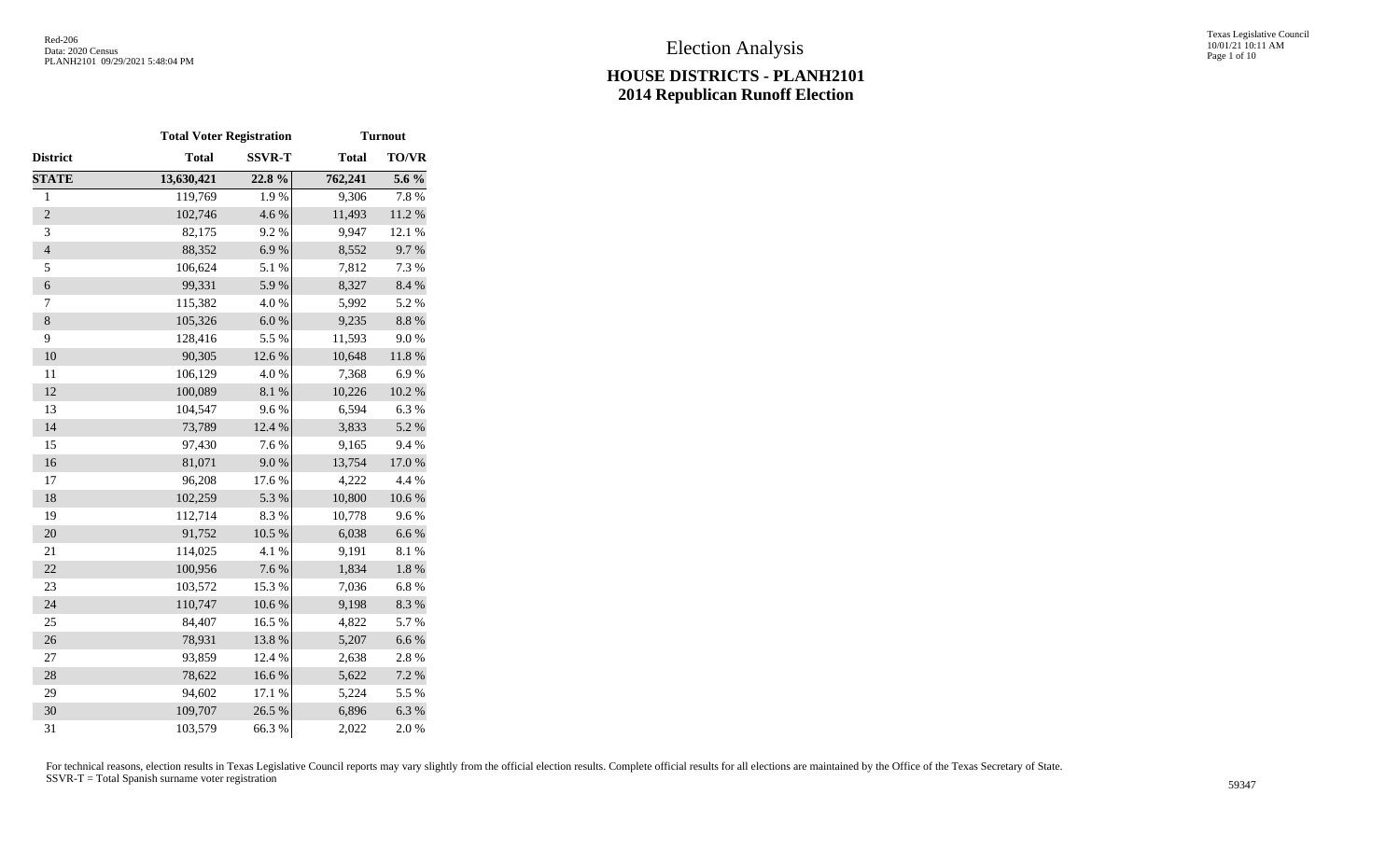|                 | <b>Total Voter Registration</b> |               |              | <b>Turnout</b> |
|-----------------|---------------------------------|---------------|--------------|----------------|
| <b>District</b> | <b>Total</b>                    | <b>SSVR-T</b> | <b>Total</b> | <b>TO/VR</b>   |
| 32              | 98,122                          | 30.0%         | 6,164        | 6.3%           |
| 33              | 86,819                          | 7.7 %         | 9,525        | 11.0%          |
| 34              | 102,113                         | 64.6 %        | 2,027        | $2.0\ \%$      |
| 35              | 63,037                          | 79.4%         | 456          | 0.7%           |
| 36              | 71,359                          | 85.3%         | 253          | 0.4 %          |
| 37              | 87,576                          | 81.3%         | 562          | $0.6\ \%$      |
| 38              | 74,169                          | 80.3 %        | 559          | $0.8~\%$       |
| 39              | 70,026                          | 84.7%         | 222          | $0.3~\%$       |
| 40              | 65,097                          | 86.7%         | 204          | $0.3~\%$       |
| 41              | 69,877                          | 72.3 %        | 596          | 0.9%           |
| 42              | 83,778                          | 87.1 %        | 227          | 0.3 %          |
| 43              | 113,321                         | 55.0%         | 2,387        | 2.1 %          |
| 44              | 97,511                          | 25.4 %        | 6,560        | 6.7%           |
| 45              | 77,805                          | 27.0%         | 2,558        | 3.3 %          |
| 46              | 80,604                          | 17.4 %        | 1,489        | $1.8~\%$       |
| 47              | 122,807                         | 14.0%         | 6,872        | 5.6%           |
| 48              | 113,950                         | $8.0\ \%$     | 6,204        | 5.4 %          |
| 49              | 119,373                         | 12.0%         | 2,850        | 2.4 %          |
| 50              | 75,444                          | 19.5 %        | 1,711        | 2.3 %          |
| 51              | 80,011                          | 38.7%         | 928          | 1.2%           |
| 52              | 77,698                          | 13.4 %        | 3,617        | 4.7 %          |
| 53              | 123,791                         | 23.7%         | 17,608       | 14.2 %         |
| 54              | 80,138                          | 12.7 %        | 3,093        | 3.9%           |
| 55              | 80,666                          | 12.4 %        | 2,965        | 3.7%           |
| 56              | 99,201                          | $10.9\ \%$    | 5,212        | 5.3 %          |
| 57              | 74,502                          | 8.7%          | 4,874        | 6.5%           |
| 58              | 87,451                          | 8.9%          | 9,656        | $11.0\ \%$     |
| 59              | 94,149                          | 6.9%          | 7,621        | 8.1 %          |
| 60              | 68,945                          | $8.8\ \%$     | 3,768        | 5.5 %          |
| 61              | 114,620                         | 5.9%          | 8,254        | 7.2 %          |
| 62              | 101,920                         | 3.8%          | 12,863       | 12.6 %         |
| 63              | 98,528                          | 8.3 %         | 5,226        | 5.3 %          |
| 64              | 89,774                          | 8.4 %         | 4,955        | 5.5 %          |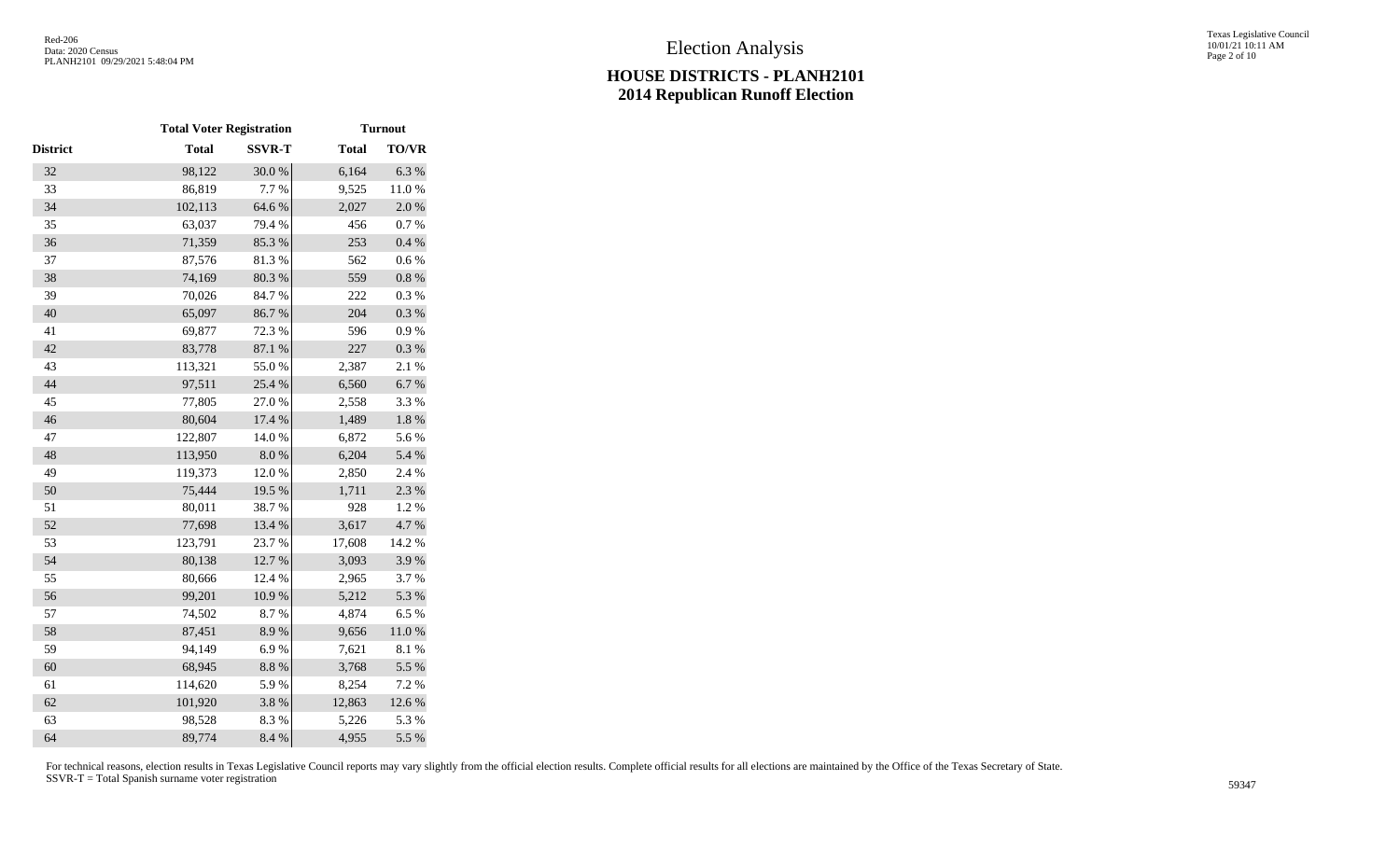|              |               |              | <b>Turnout</b>                  |
|--------------|---------------|--------------|---------------------------------|
| <b>Total</b> | <b>SSVR-T</b> | <b>Total</b> | <b>TO/VR</b>                    |
| 90,388       | 7.9%          | 4,865        | 5.4 %                           |
| 88,303       | 5.5 %         | 6,616        | 7.5 %                           |
| 108,469      | 5.5 %         | 9,465        | 8.7%                            |
| 116,800      | 7.9%          | 12,992       | $11.1~\%$                       |
| 109,688      | 9.9%          | 5,603        | 5.1 %                           |
| 73,629       | 6.5%          | 4,809        | 6.5%                            |
| 100,579      | 14.3 %        | 6,377        | 6.3%                            |
| 99,613       | 23.6 %        | 5,613        | 5.6%                            |
| 102,191      | 13.3 %        | 10,067       | 9.9%                            |
| 94,914       | 67.1 %        | 1,468        | $1.5\%$                         |
| 56,120       | 83.8%         | 234          | 0.4 %                           |
| 85,229       | $15.0\ \%$    | 3,561        | 4.2 %                           |
| 110,101      | 80.5 %        | 632          | 0.6 %                           |
| 104,285      | 52.9%         | 2,192        | 2.1%                            |
| 105,397      | 71.0%         | 1,137        | 1.1%                            |
| 94,581       | 73.7 %        | 1,510        | $1.6\ \%$                       |
| 76,587       | 38.7%         | 2,715        | 3.5%                            |
| 83,905       | 25.9%         | 4,592        | 5.5 %                           |
| 97,632       | 23.0%         | 7,294        | 7.5 %                           |
| 92,551       | 27.7 %        | 5,029        | 5.4 %                           |
| 112,368      | 13.7%         | 9,654        | 8.6%                            |
| 99,212       | 15.1 %        | 8,555        | 8.6%                            |
| 89,290       | 19.6%         | 5,265        | 5.9%                            |
| 104,066      | 30.3 %        | 7,028        | $6.8~\%$                        |
| 89,795       | 7.9%          | 5,056        | 5.6%                            |
| 71,709       | 37.5 %        | 2,441        | 3.4 %                           |
| 93,467       | 11.6 %        | 5,348        | 5.7%                            |
| 65,867       | 14.7 %        | 2,710        | 4.1 %                           |
| 69,384       | 13.1 %        | 2,859        | 4.1 %                           |
| 109,111      | 7.5 %         | 10,267       | 9.4%                            |
| 84,536       | $10.8~\%$     | 2,169        | 2.6%                            |
| 100,424      | 8.7%          | 6,745        | 6.7%                            |
| 94,944       | 9.0%          | 8,273        | 8.7%                            |
|              |               |              | <b>Total Voter Registration</b> |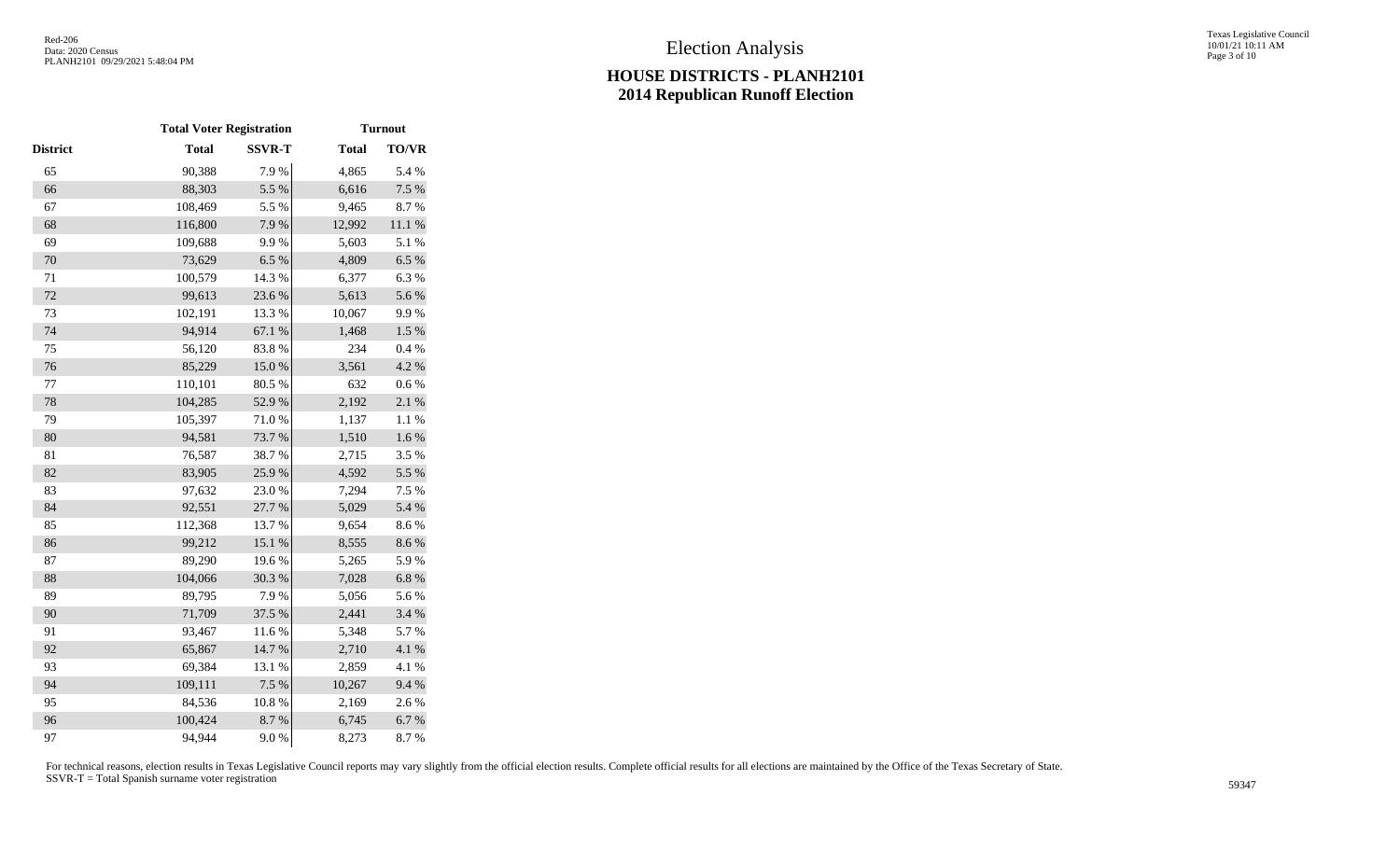|                 | <b>Total Voter Registration</b> |               |              | <b>Turnout</b> |
|-----------------|---------------------------------|---------------|--------------|----------------|
| <b>District</b> | <b>Total</b>                    | <b>SSVR-T</b> | <b>Total</b> | <b>TO/VR</b>   |
| 98              | 109,119                         | 5.4 %         | 8,214        | 7.5 %          |
| 99              | 88,887                          | 14.1 %        | 4,982        | 5.6%           |
| 100             | 88,446                          | 13.7%         | 1,971        | 2.2 %          |
| 101             | 80,931                          | 14.7%         | 1,931        | 2.4 %          |
| 102             | 77,655                          | $10.1~\%$     | 4,308        | 5.5 %          |
| 103             | 68,116                          | 33.8%         | 1,913        | 2.8%           |
| 104             | 72,898                          | 40.4 %        | 902          | 1.2%           |
| 105             | 62,507                          | 21.0%         | 2,920        | 4.7%           |
| 106             | 71,356                          | 7.8 %         | 4,044        | 5.7%           |
| 107             | 77,268                          | 15.3 %        | 4,239        | 5.5 %          |
| 108             | 118,902                         | 4.5 %         | 16,709       | 14.1 %         |
| 109             | 92,466                          | 7.5 %         | 1,412        | 1.5 %          |
| 110             | 62,998                          | 25.0%         | 629          | $1.0\ \%$      |
| 111             | 102,952                         | 10.5 %        | 2,621        | 2.5 %          |
| 112             | 104,717                         | 7.3 %         | 9,508        | 9.1 %          |
| 113             | 84,337                          | 16.5%         | 3,575        | 4.2%           |
| 114             | 72,938                          | 28.4 %        | 2,235        | 3.1 %          |
| 115             | 85,928                          | 8.9%          | 4,609        | 5.4 %          |
| 116             | 91,885                          | 49.1 %        | 2,871        | 3.1 %          |
| 117             | 64,701                          | 60.1%         | 1,398        | 2.2 %          |
| 118             | 91,755                          | 54.4 %        | 2,779        | $3.0\ \%$      |
| 119             | 88,343                          | 51.4%         | 2,085        | 2.4 %          |
| 120             | 89,392                          | 31.4 %        | 2,765        | 3.1 %          |
| 121             | 111,054                         | 20.5 %        | 8,260        | 7.4 %          |
| 122             | 91,660                          | 21.8%         | 7,251        | 7.9%           |
| 123             | 104,086                         | 49.6%         | 4,338        | 4.2 %          |
| 124             | 78,634                          | 62.0%         | 1,081        | 1.4 %          |
| 125             | 104,228                         | 54.1 %        | 2,925        | 2.8%           |
| 126             | 103,394                         | $11.1\ \%$    | 8,974        | 8.7%           |
| 127             | 100,220                         | 12.3 %        | 7,273        | 7.3 %          |
| 128             | 90,199                          | 17.9%         | 5,091        | 5.6 %          |
| 129             | 104,767                         | 13.1 %        | 8,308        | 7.9%           |
| 130             | 87,254                          | 10.8%         | 6,993        | 8.0 %          |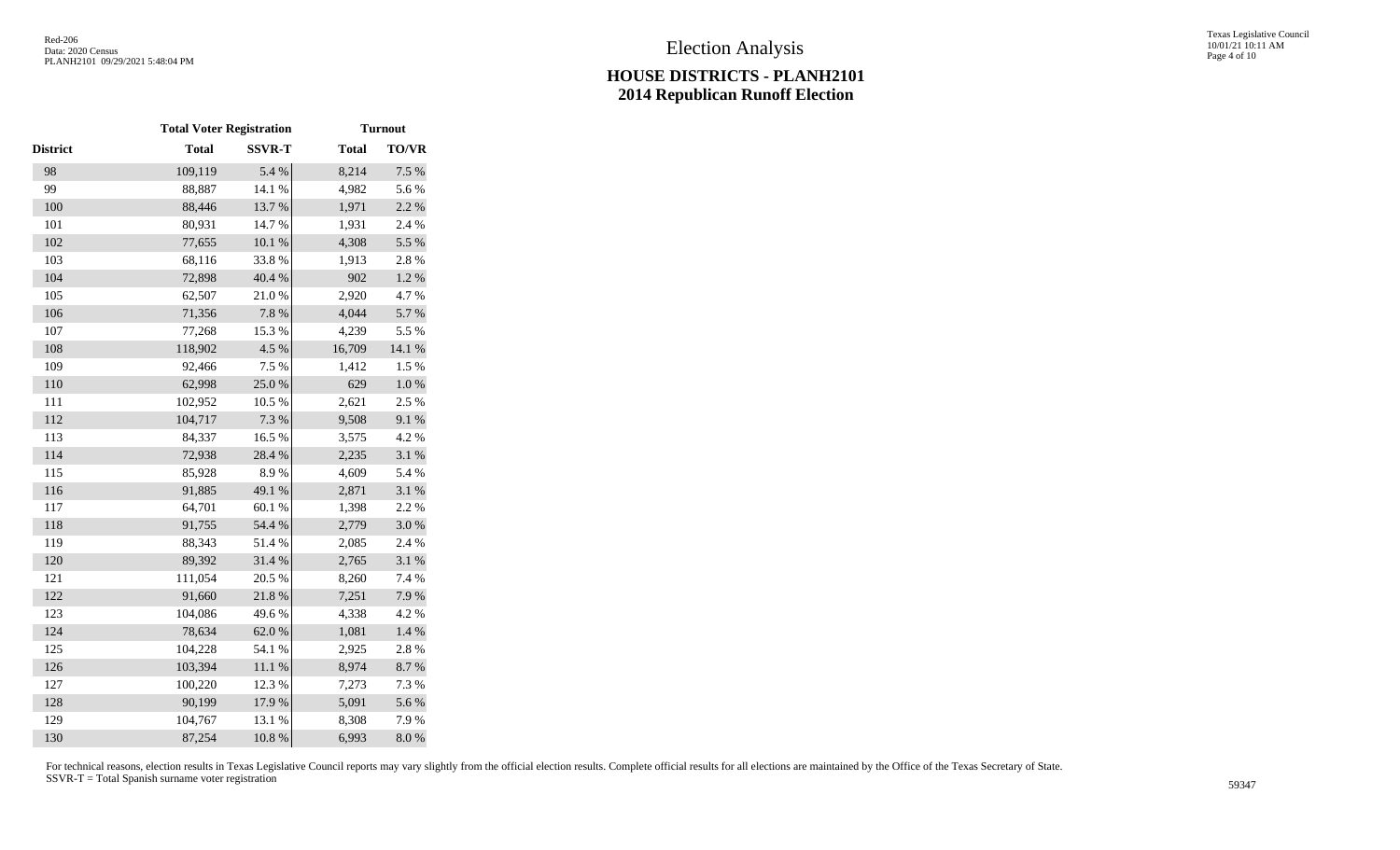|          | <b>Total Voter Registration</b> |               |              | <b>Turnout</b> |
|----------|---------------------------------|---------------|--------------|----------------|
| District | <b>Total</b>                    | <b>SSVR-T</b> | <b>Total</b> | TO/VR          |
| 131      | 71,907                          | 23.1 %        | 1,131        | 1.6 %          |
| 132      | 70,738                          | 14.1 %        | 5,198        | 7.3 %          |
| 133      | 99,862                          | 7.7 %         | 10,375       | 10.4 %         |
| 134      | 115,367                         | 8.4 %         | 7,584        | $6.6\;\%$      |
| 135      | 70,849                          | 23.4 %        | 2,492        | 3.5 %          |
| 136      | 90,444                          | 13.7 %        | 3,247        | 3.6%           |
| 137      | 52,561                          | 20.3%         | 1,887        | 3.6%           |
| 138      | 95,513                          | 17.4 %        | 8,093        | 8.5 %          |
| 139      | 87,891                          | 17.4 %        | 2,010        | 2.3 %          |
| 140      | 60,148                          | 56.6%         | 739          | 1.2%           |
| 141      | 74,438                          | 15.8%         | 804          | 1.1 %          |
| 142      | 69,727                          | 19.5 %        | 859          | 1.2 %          |
| 143      | 73,172                          | 52.7%         | 1,243        | 1.7%           |
| 144      | 70,215                          | 51.8%         | 2,266        | 3.2 %          |
| 145      | 84,530                          | 49.1 %        | 1,417        | 1.7 %          |
| 146      | 98,533                          | 9.7%          | 1,973        | 2.0%           |
| 147      | 94,661                          | 17.0%         | 1,083        | 1.1 %          |
| 148      | 74,516                          | 28.3%         | 2,935        | 3.9%           |
| 149      | 76,614                          | 19.7 %        | 1,820        | 2.4 %          |
| 150      | 78,004                          | 13.3 %        | 5,391        | 6.9%           |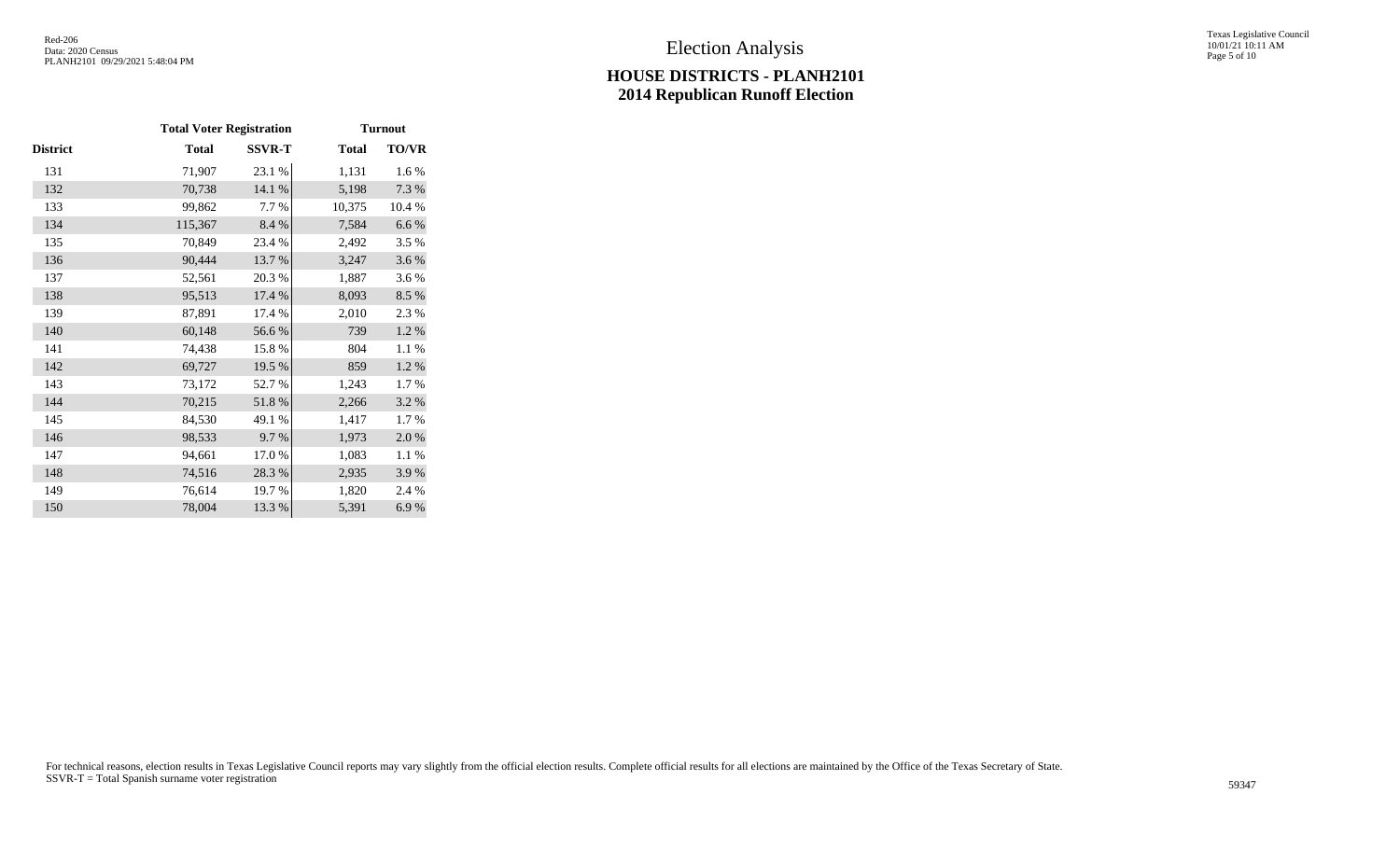|                 | <b>LT. GOVERNOR</b> |              |                  |        |                 |              | <b>ATTORNEY GEN</b> |             | <b>AG COMM</b>   |              |                 |        | <b>RR COMM 3</b>   |              |                |              |
|-----------------|---------------------|--------------|------------------|--------|-----------------|--------------|---------------------|-------------|------------------|--------------|-----------------|--------|--------------------|--------------|----------------|--------------|
| <b>District</b> | Dewhurst-R          |              | <b>Patrick-R</b> |        | <b>Branch-R</b> |              | <b>Paxton-R</b>     |             | <b>Merritt-R</b> |              | <b>Miller-R</b> |        | <b>Christian-R</b> |              | Sitton-R       |              |
| <b>STATE</b>    | 263,099 34.9 %      |              | 489,767 65.1 %   |        | 267,692 36.4 %  |              | 467,899 63.6 %      |             | 321,447 46.9 %   |              | 364,234 53.1 %  |        | 298,688 42.7 %     |              | 400,265 57.3 % |              |
|                 | 4,448               | 49.4 %       | 4,563            | 50.6%  | 3,766           | 44.4 %       | 4,722               | 55.6%       | 5,736            | 68.4%        | 2,653           | 31.6%  | 4,436              | 54.1 %       | 3,770          | 45.9%        |
| 2               | 3,774               | 33.7 %       | 7,418            | 66.3%  | 3,783           | 35.0 %       | 7,013               | 65.0%       | 5,042            | 50.1 %       | 5,021           | 49.9 % |                    | 5,652 56.2 % | 4,404          | 43.8%        |
| 3               | 1,865               | 19.1 %       | 7,913            | 80.9%  | 2,113           | 22.2 %       | 7,418               | 77.8%       | 2,504            | 28.0%        | 6,453           | 72.0 % | 4,313              | 47.5 %       | 4,768          | 52.5 %       |
| $\overline{4}$  | 2,953               | 34.8%        | 5,525            | 65.2%  | 3,065           | 36.9%        | 5,252               | 63.1 %      | 3,712            | 47.9%        | 4,038           | 52.1 % |                    | 4,312 55.4 % | 3,475          | 44.6 %       |
| 5               | 2,445               | 31.8%        | 5,247            | 68.2%  | 2,533           | 33.4 %       | 5,057               | 66.6%       | 3,592            | 48.2%        | 3,867           | 51.8%  | 4,027              | 55.0%        | 3,300          | 45.0%        |
| 6               | 2,728               | 32.8%        | 5,597            | 67.2 % | 2,604           | 32.0 %       | 5,538               | 68.0%       | 3,999            | 50.6 %       | 3,898           | 49.4 % | 4,395              | 56.9%        | 3,331          | 43.1 %       |
| 7               | 2,612               | 43.8%        | 3,349            | 56.2 % | 2,413           | 41.6 %       | 3,385               | 58.4 %      | 3,000            | 50.9%        | 2,895           | 49.1 % | 2,939              | 51.1 %       | 2,814          | 48.9%        |
| 8               | 3,598               | 39.1 %       | 5,611            | 60.9%  | 3,439           | 38.2 %       | 5,558               | 61.8%       | 4,597            | 53.1 %       | 4,056           | 46.9%  | 3,887              | 44.9%        | 4,779          | 55.1 %       |
| 9               | 4,366               | 38.6%        | 6,934            | 61.4 % | 4,284           | 39.3 %       | 6,610               | 60.7%       | 5,411            | 53.1 %       | 4,786           | 46.9%  | 4,904              | 46.7%        | 5,595          | 53.3 %       |
| 10              | 3,485               | 34.0 %       | 6,756            | 66.0%  | 3,889           | 39.2 %       | 6,021               | 60.8%       | 4,795            | 52.0%        | 4,425           | 48.0%  | 4,241              | 45.6%        | 5,052          | 54.4 %       |
| 11              | 2,915               | 41.4 %       | 4,122            | 58.6%  | 2,840           | 41.6 %       | 3,980               | 58.4 %      | 3,314            | 50.1 %       | 3,298           | 49.9 % | 3,758              | 54.0 %       | 3,202          | 46.0%        |
| 12              | 3,247               | 32.7 %       | 6,678            | 67.3 % | 3,596           | 37.5 %       | 5,985               | 62.5 %      |                  | 4,912 54.8 % | 4,045           | 45.2 % | 3,666              | 40.7 %       | 5,344          | 59.3%        |
| 13              | 2,040               | 31.4 %       | 4,464            | 68.6%  | 2,290           | 35.6 %       | 4,135               | 64.4 %      | 2,785            | 45.4 %       | 3,353           | 54.6 % | 2,452              | 39.6 %       | 3,736          | 60.4%        |
| 14              | 1,331               | 35.0%        | 2,472            | 65.0%  | 1,498           | 40.6 %       | 2,190               | 59.4 %      | 1,996            | 57.5 %       | 1,473           | 42.5 % | 1,424              | 40.0%        | 2,133          | 60.0%        |
| 15              | 2,433               | 26.6 %       | 6,729            | 73.4 % | 2,394           | 26.8%        | 6,535               | 73.2 %      | 2,157            | 25.7 %       | 6,249           | 74.3 % | 4,160              | 48.4 %       | 4,439          | 51.6 %       |
| 16              | 3,404               | 25.2 %       | 10,084           | 74.8%  | 3,628           | 27.8 %       | 9,436               | 72.2 %      | 4,459            | 36.3%        | 7,837           | 63.7 % | 5,740              | 46.5 %       | 6,615          | 53.5 %       |
| 17              | 1,748               | 41.6%        | 2,457            | 58.4 % | 1,515           | 36.6 %       | 2,623               | 63.4 %      | 2,153            | 54.7 %       | 1,784           | 45.3 % | 1,704              | 43.0%        | 2,263          | 57.0%        |
| 18              | 3,687               | 35.1 %       | 6,803            | 64.9%  | 3,564           | 35.3 %       | 6,541               | 64.7 %      | 5,913            | 62.8%        | 3,500           | 37.2 % | 4,357              | 45.6%        | 5,190          | 54.4 %       |
| 19              | 4,856               | 45.1 %       | 5,905            | 54.9 % | 4,430           | 42.3 %       | 6,051               | 57.7 %      | 4,521            | 46.9%        | 5,109           | 53.1 % | 4,007              | 40.8%        | 5,826          | 59.2 %       |
| 20              | 2,826               | 46.8%        | 3,210            | 53.2 % | 2,619           | 44.1 %       | 3,317               | 55.9 %      | 2,457            | 44.7%        | 3,041           | 55.3 % | 2,566              | 45.5 %       | 3,075          | 54.5 %       |
| 21              | 3,983               | 45.1 %       | 4,851            | 54.9 % | 3,363           | 39.5 %       | 5,149               | 60.5 %      | 5,094            | 62.7 %       | 3,030           | 37.3 % | 3,591              | 43.5 %       | 4,662          | 56.5 %       |
| 22              | 687                 | 37.6 %       | 1,139            | 62.4 % | 683             | 37.9 %       | 1,117               | 62.1 %      | 697              | 40.8%        | 1,012           | 59.2 % | 679                | 38.8%        | 1,069          | 61.2%        |
| 23              | 2,335               | 35.7%        | 4,197            | 64.3%  | 2,241           | 35.9%        | 4,009               | 64.1 %      | 3,348            | 58.9%        | 2,337           | 41.1 % | 2,282              | 38.7 %       | 3,613          | 61.3%        |
| 24              | 2,815               | 31.9%        | 6,021            | 68.1%  | 2,711           | 32.0 %       | 5,767               | 68.0%       | 4,039            | 53.0%        | 3,576           | 47.0 % | 2,298              | 27.6 %       | 6,029          | 72.4 %       |
| 25              | 1,193               | 24.8%        | 3,627            | 75.2 % | 1,703           | 35.8%        | 3,048               | 64.2 %      | 1,667            | 38.1 %       | 2,712           | 61.9%  | 1,865              | 40.7 %       | 2.719          | 59.3%        |
| 26              | 1,354               | 26.0%        | 3,856            | 74.0 % | 1,537           | 30.2 %       | 3,558               | 69.8%       | 1,851            | 39.9 %       | 2,787           | 60.1 % | 1,863              | 38.1 %       | 3,029          | 61.9%        |
| 27              | 771                 | 29.2 %       | 1,866            | 70.8%  | 876             | 34.0 %       | 1,703               | 66.0%       | 954              | 40.4 %       | 1,407           | 59.6%  | 930                | 37.5 %       | 1,551          | 62.5 %       |
| 28              | 1,462               | 26.0 %       | 4,155            | 74.0%  | 1,769           | 32.2 %       | 3,726               | 67.8%       | 2,010            | 39.8 %       | 3,038           | 60.2 % | 2,071              | 39.1 %       | 3,224          | 60.9%        |
| 29              | 1,126               | 21.6 %       | 4,091            | 78.4%  | 1,504           | 29.4 %       | 3,617               | 70.6%       | 1,792            | 37.7 %       | 2,960           | 62.3 % | 2,113              | 42.5 %       | 2,856          | 57.5 %       |
| 30              | 2,633               | 39.0%        | 4,114            | 61.0%  | 2,319           | 35.5 %       | 4,207               | 64.5 %      | 3,405            | 54.3 %       | 2,860           | 45.7%  | 2,677              | 42.2 %       | 3,669          | 57.8%        |
| 31              | 529                 | 26.2%        | 1,489            | 73.8%  | 664             | 33.2 %       | 1,336               | 66.8%       | 1,081            | 55.6%        | 863             | 44.4 % | 747                | 38.0%        | 1,218          | 62.0%        |
| 32              |                     | 3.454 57.5 % | 2,555            | 42.5 % |                 | 2,226 41.3 % |                     | 3,166 58.7% |                  | 2,885 55.0 % | 2,363           | 45.0%  |                    | 1,968 36.4 % |                | 3,446 63.6 % |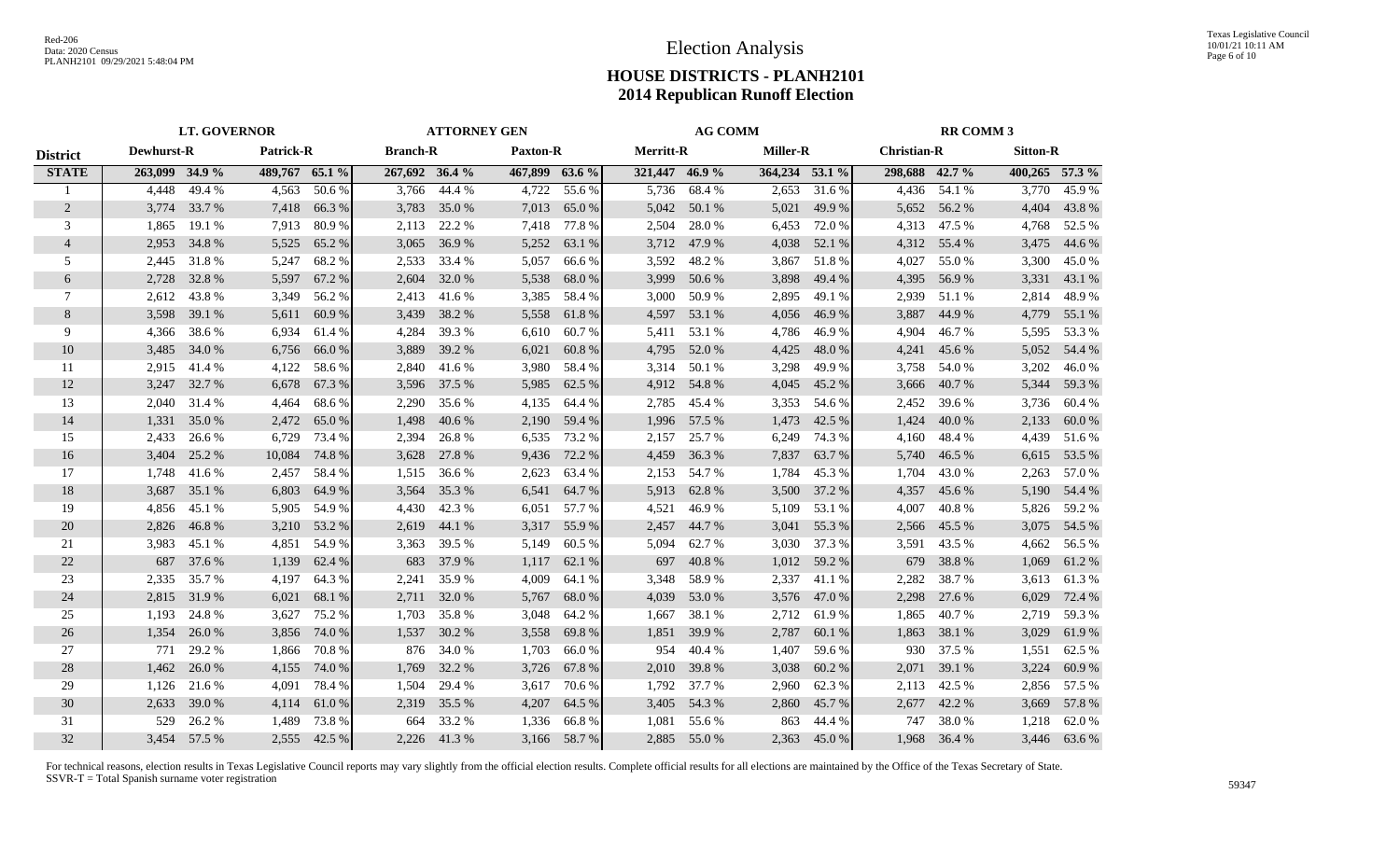|                 | <b>LT. GOVERNOR</b> |              |                  |              |       | <b>ATTORNEY GEN</b>                |       |                  |       |                 | <b>AG COMM</b> |                    |       |                 | <b>RR COMM 3</b> |              |  |  |
|-----------------|---------------------|--------------|------------------|--------------|-------|------------------------------------|-------|------------------|-------|-----------------|----------------|--------------------|-------|-----------------|------------------|--------------|--|--|
| <b>District</b> | Dewhurst-R          |              | <b>Patrick-R</b> |              |       | <b>Branch-R</b><br><b>Paxton-R</b> |       | <b>Merritt-R</b> |       | <b>Miller-R</b> |                | <b>Christian-R</b> |       | <b>Sitton-R</b> |                  |              |  |  |
| 33              |                     | 3,356 36.6 % |                  | 5,825 63.4 % |       | 3,371 37.8 %                       |       | 5,536 62.2 %     |       | 4,043 50.2 %    |                | 4,009 49.8 %       |       | 4,274 52.8 %    |                  | 3,818 47.2 % |  |  |
| 34              |                     | 1,056 52.2 % | 968              | 47.8%        |       | 721 37.6 %                         | 1,196 | 62.4 %           | 1,047 | 55.6 %          |                | 835 44.4 %         | 694   | 35.9 %          | 1,239            | 64.1 %       |  |  |
| 35              | 195                 | 42.8%        | 261              | 57.2 %       |       | 171 39.3 %                         | 264   | 60.7%            | 204   | 46.7%           |                | 233 53.3 %         | 180   | 41.3%           | 256              | 58.7%        |  |  |
| 36              | 116                 | 45.8%        | 137              | 54.2 %       |       | 90 36.3 %                          | 158   | 63.7 %           | 113   | 45.6 %          | 135            | 54.4 %             | 112   | 45.3 %          | 135              | 54.7%        |  |  |
| 37              | 276                 | 49.8%        | 278              | 50.2 %       | 227   | 43.4 %                             | 296   | 56.6%            | 253   | 49.6 %          | 257            | 50.4 %             | 205   | 39.3 %          | 317              | 60.7%        |  |  |
| 38              | 274                 | 49.7 %       | 277              | 50.3%        | 220   | 41.0%                              | 316   | 59.0%            | 243   | 45.3 %          | 293            | 54.7%              | 233   | 43.1 %          | 308              | 56.9%        |  |  |
| 39              | 91                  | 41.4 %       | 129              | 58.6%        | 74    | 34.4 %                             | 141   | 65.6%            | 104   | 48.4%           |                | 111 51.6 %         | 76    | 35.3 %          | 139              | 64.7%        |  |  |
| 40              | 73                  | 36.0%        | 130              | 64.0%        | 69    | 35.4 %                             | 126   | 64.6 %           | 92    | 47.9%           | 100            | 52.1 %             | 89    | 46.4%           | 103              | 53.6 %       |  |  |
| 41              | 261                 | 43.9%        | 334              | 56.1 %       | 189   | 32.6 %                             | 390   | 67.4 %           | 270   | 47.5 %          | 299            | 52.5 %             | 242   | 42.8%           | 324              | 57.2 %       |  |  |
| 42              | 119                 | 52.4 %       | 108              | 47.6 %       |       | 117 53.4 %                         | 102   | 46.6%            | 126   | 58.9%           | 88             | 41.1 %             | 110   | 49.8%           |                  | 111 50.2 %   |  |  |
| 43              | 1,107               | 46.5 %       |                  | 1,276 53.5 % | 989   | 43.4 %                             | 1,291 | 56.6%            | 1,370 | 60.6%           | 889            | 39.4 %             | 749   | 32.6 %          |                  | 1,550 67.4 % |  |  |
| 44              | 2,013               | 30.7%        | 4,540            | 69.3%        |       | 2,397 37.4 %                       | 4,008 | 62.6 %           | 2,696 | 44.8%           | 3,325          | 55.2 %             | 2,247 | 36.3%           | 3,936            | 63.7%        |  |  |
| 45              | 1,169               | 45.7%        | 1,388            | 54.3 %       | 1,071 | 42.8%                              | 1,433 | 57.2 %           | 955   | 40.6%           | 1,399          | 59.4%              | 1,064 | 44.4 %          | 1,331            | 55.6 %       |  |  |
| 46              | 759                 | 51.1 %       | 727              | 48.9%        | 666   | 46.2 %                             | 777   | 53.8%            | 605   | 46.3%           | 703            | 53.7 %             | 630   | 46.7 %          | 720              | 53.3 %       |  |  |
| 47              | 4,285               | 62.4 %       |                  | 2,585 37.6 % |       | 3,920 58.7 %                       | 2,758 | 41.3%            | 3,054 | 51.7%           | 2,858          | 48.3%              | 2,734 | 45.0%           |                  | 3,335 55.0 % |  |  |
| 48              | 3,376               | 54.4 %       | 2,826            | 45.6 %       |       | 3,044 50.4 %                       | 2,991 | 49.6%            | 2,543 | 46.7%           | 2,898          | 53.3 %             | 2,522 | 45.5 %          | 3,026            | 54.5 %       |  |  |
| 49              | 1,865               | 65.6%        | 979              | 34.4 %       | 1,663 | 59.7 %                             | 1,122 | 40.3%            | 1,317 | 52.7 %          | 1,180          | 47.3 %             | 1,118 | 44.3 %          | 1,408            | 55.7%        |  |  |
| 50              | 827                 | 48.5%        | 878              | 51.5 %       |       | 755 44.9 %                         | 925   | 55.1 %           | 709   | 45.1 %          | 864            | 54.9%              | 765   | 47.5 %          | 844              | 52.5 %       |  |  |
| 51              | 485                 | 52.5 %       | 439              | 47.5 %       |       | 396 43.6 %                         | 512   | 56.4 %           | 379   | 45.4 %          | 456            | 54.6 %             | 379   | 44.3 %          |                  | 476 55.7 %   |  |  |
| 52              | 1,732               | 47.9 %       | 1,886            | 52.1 %       | 1,583 | 44.5 %                             | 1,976 | 55.5 %           | 1,471 | 44.8%           | 1,810          | 55.2 %             | 1,640 | 48.7%           |                  | 1,727 51.3 % |  |  |
| 53              | 7,566               | 43.9%        | 9,656            | 56.1 %       |       | 7,046 43.4 %                       | 9,178 | 56.6%            |       | 8,440 54.4 %    | 7,088          | 45.6 %             | 6,550 | 42.6 %          | 8,836            | 57.4 %       |  |  |
| 54              | 954                 | 31.6 %       | 2,063            | 68.4 %       |       | 969 32.9 %                         | 1,974 | 67.1 %           |       | 870 30.7%       | 1,965          | 69.3%              | 1,104 | 38.7 %          | 1,749            | 61.3%        |  |  |
| 55              | 885                 | 30.3%        | 2,034            | 69.7%        |       | 906 31.9 %                         | 1,934 | 68.1 %           | 795   | 29.6 %          | 1,892          | 70.4 %             | 999   | 36.3%           | 1,751            | 63.7%        |  |  |
| 56              | 1,597               | 30.7 %       | 3,607            | 69.3%        | 1,631 | 31.6 %                             | 3,526 | 68.4 %           | 1,761 | 36.5 %          | 3,068          | 63.5 %             | 2,081 | 41.9%           | 2,890            | 58.1 %       |  |  |
| 57              | 1,314               | 27.1 %       | 3,540            | 72.9 %       | 1,498 | 31.4 %                             | 3,272 | 68.6%            | 1,575 | 36.4 %          | 2,753          | 63.6 %             | 2,212 | 49.9%           | 2,218            | 50.1 %       |  |  |
| 58              | 3,223               | 34.1 %       | 6,235            | 65.9%        | 3,068 | 33.4 %                             | 6,125 | 66.6 %           | 3,404 | 38.3 %          | 5,478          | 61.7%              | 4,659 | 53.5 %          | 4,053            | 46.5 %       |  |  |
| 59              | 2,648               | 35.0%        | 4,921            | 65.0%        | 2,771 | 37.2 %                             | 4,674 | 62.8%            | 2,689 | 36.9%           | 4,603          | 63.1 %             | 3,064 | 42.9%           | 4,082            | 57.1 %       |  |  |
| 60              | 953                 | 25.5 %       | 2,788            | 74.5 %       | 934   | 25.0%                              | 2,804 | 75.0%            | 1,216 | 36.1 %          | 2,155          | 63.9%              |       | 1,826 52.5 %    | 1,653            | 47.5 %       |  |  |
| 61              | 2,503               | 30.4 %       |                  | 5,732 69.6 % |       | 2,579 31.6 %                       | 5,579 | 68.4 %           | 3,067 | 40.2%           | 4,564          | 59.8%              |       | 4,075 52.6 %    |                  | 3,667 47.4 % |  |  |
| 62              | 5,397               | 44.0 %       | 6,860            | 56.0%        |       | 4,021 34.9 %                       | 7,506 | 65.1 %           | 6,643 | 60.2%           | 4,390          | 39.8%              | 5,015 | 45.5 %          | 6,003            | 54.5 %       |  |  |
| 63              | 1,445               | 27.7 %       | 3,769            | 72.3 %       |       | 1,606 31.2 %                       | 3,544 | 68.8%            |       | 1,543 33.5 %    | 3,069          | 66.5 %             | 2,499 | 52.2 %          |                  | 2,289 47.8 % |  |  |
| 64              | 1,512               | 30.8%        | 3,403            | 69.2%        | 1,620 | 33.4 %                             | 3,224 | 66.6%            | 1,834 | 41.0%           | 2,643          | 59.0%              | 1,991 | 43.6 %          |                  | 2,571 56.4 % |  |  |
| 65              |                     | 1,330 27.5 % |                  | 3,503 72.5 % |       | 1,503 31.4 %                       | 3,291 | 68.6%            |       | 1,463 34.3 %    | 2,805          | 65.7 %             |       | 2,233 50.5 %    |                  | 2,186 49.5 % |  |  |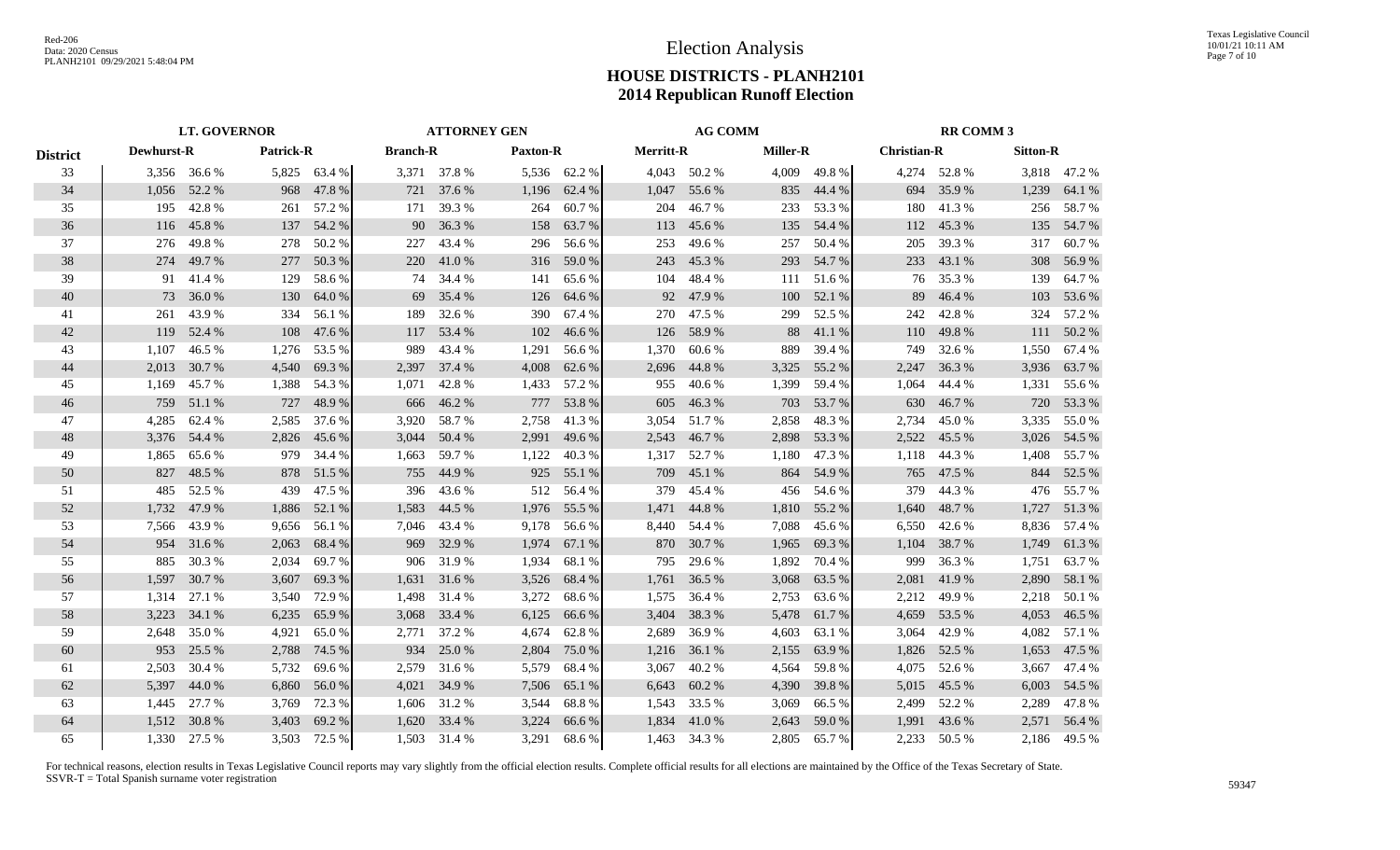|                 | <b>LT. GOVERNOR</b> |              |                  |              | <b>ATTORNEY GEN</b> |                                    |       |              |                  | <b>AG COMM</b> |                 |              |                    | <b>RR COMM 3</b> |                 |              |  |
|-----------------|---------------------|--------------|------------------|--------------|---------------------|------------------------------------|-------|--------------|------------------|----------------|-----------------|--------------|--------------------|------------------|-----------------|--------------|--|
| <b>District</b> | Dewhurst-R          |              | <b>Patrick-R</b> |              |                     | <b>Branch-R</b><br><b>Paxton-R</b> |       |              | <b>Merritt-R</b> |                | <b>Miller-R</b> |              | <b>Christian-R</b> |                  | <b>Sitton-R</b> |              |  |
| 66              |                     | 2,393 37.0 % |                  | 4,070 63.0 % |                     | 2,224 34.5 %                       |       | 4,214 65.5 % |                  | 2,180 39.7 %   |                 | 3,314 60.3 % |                    | 2,914 51.7 %     |                 | 2,719 48.3 % |  |
| 67              | 3.074               | 32.8%        | 6,293            | 67.2%        |                     | 3,089 33.0 %                       | 6,279 | 67.0%        | 3,323            | 39.1 %         |                 | 5,166 60.9 % | 4,119              | 47.5 %           | 4,559           | 52.5 %       |  |
| 68              | 4,502               | 35.7 %       | 8,092            | 64.3 %       |                     | 4,521 37.1 %                       | 7,666 | 62.9%        | 4,704            | 40.5 %         | 6,915           | 59.5 %       | 5,134              | 44.6 %           | 6,385           | 55.4 %       |  |
| 69              | 1,551               | 27.7 %       | 4,049            | 72.3 %       | 2,106               | 39.7 %                             | 3,199 | 60.3%        | 2,181            | 43.1 %         | 2,884           | 56.9 %       | 2,350              | 45.8%            | 2,777           | 54.2 %       |  |
| 70              | 1,322               | 27.7 %       | 3,444            | 72.3 %       | 1,207               | 25.1 %                             | 3,598 | 74.9 %       | 1,480            | 35.4 %         | 2,703           | 64.6 %       | 2,221              | 51.9%            | 2,062           | 48.1 %       |  |
| 71              | 2,083               | 32.9 %       | 4,239            | 67.1 %       | 2,965               | 47.6 %                             | 3,259 | 52.4 %       | 2,046            | 34.6 %         | 3,865           | 65.4 %       | 2,552              | 42.6 %           | 3,440           | 57.4 %       |  |
| 72              | 2,376               | 42.6 %       | 3,203            | 57.4 %       | 2,446               | 45.1 %                             | 2,980 | 54.9%        | 2,353            | 45.3%          | 2,844           | 54.7 %       | 2,136              | 40.5 %           | 3,135           | 59.5 %       |  |
| 73              | 3,185               | 32.0%        | 6,782            | 68.0%        |                     | 3,438 35.2 %                       | 6,317 | 64.8%        | 3,815            | 42.0 %         | 5,263           | 58.0%        | 3.689              | 39.5 %           | 5,646           | 60.5 %       |  |
| 74              | 554                 | 38.6 %       | 882              | 61.4 %       |                     | 511 36.9%                          | 875   | 63.1 %       | 747              | 55.6 %         | 596             | 44.4 %       | 616                | 46.2%            | 718             | 53.8%        |  |
| 75              | 95                  | 41.3%        | 135              | 58.7%        | 78                  | 34.8%                              | 146   | 65.2%        | 108              | 48.9%          | 113             | 51.1 %       | 100                | 44.8%            | 123             | 55.2 %       |  |
| 76              | 984                 | 27.6 %       | 2,575            | 72.4 %       | 1,090               | 31.3 %                             | 2,398 | 68.8%        | 1,251            | 39.4 %         | 1,923           | 60.6 %       | 1,255              | 37.5 %           | 2,096           | 62.5 %       |  |
| 77              | 310                 | 49.6 %       | 315              | 50.4 %       | 239                 | 39.3%                              | 369   | 60.7%        | 314              | 52.7 %         | 282             | 47.3%        | 238                | 39.6 %           | 363             | 60.4%        |  |
| 78              | 1,016               | 46.4%        | 1,174            | 53.6%        | 745                 | 35.3 %                             | 1,366 | 64.7%        | 991              | 48.3%          | 1,060           | 51.7%        | 864                | 41.1%            | 1,240           | 58.9%        |  |
| 79              | 485                 | 42.8%        | 648              | 57.2 %       | 324                 | 29.2 %                             | 786   | 70.8%        | 501              | 46.5 %         | 577             | 53.5 %       | 449                | 40.5 %           | 660             | 59.5 %       |  |
| 80              | 476                 | 31.6%        | 1,028            | 68.4 %       | 547                 | 36.8%                              | 939   | 63.2%        | 868              | 60.6%          | 564             | 39.4 %       | 606                | 42.5 %           | 819             | 57.5 %       |  |
| 81              | 600                 | 22.1 %       | 2,111            | 77.9 %       | 890                 | 33.1 %                             | 1,799 | 66.9%        | 1,141            | 44.3 %         | 1,432           | 55.7 %       | 881                | 33.3 %           | 1,763           | 66.7%        |  |
| 82              | 1,249               | 27.2 %       | 3,342            | 72.8%        | 1,520               | 33.6 %                             | 3,005 | 66.4%        | 1,721            | 40.6%          | 2,521           | 59.4 %       | 1,040              | 23.3 %           | 3,432           | 76.7 %       |  |
| 83              | 2,416               | 33.4 %       | 4,808            | 66.6%        | 2.640               | 37.1 %                             | 4,469 | 62.9%        | 2.703            | 39.9 %         | 4,075           | 60.1%        | 3,132              | 45.6 %           | 3,743           | 54.4 %       |  |
| 84              | 1,682               | 33.5 %       | 3,345            | 66.5 %       | 1,797               | 36.4 %                             | 3,136 | 63.6 %       | 1,971            | 41.6 %         | 2,770           | 58.4 %       | 2,291              | 47.4 %           | 2,543           | 52.6 %       |  |
| 85              | 2,855               | 29.6 %       | 6,787            | 70.4 %       | 3,287               | 35.0 %                             | 6,093 | 65.0%        | 4,968            | 56.6 %         | 3,812           | 43.4 %       | 3,236              | 36.3 %           | 5,689           | 63.7%        |  |
| 86              | 2,239               | 26.9%        | 6,084            | 73.1 %       |                     | 2,812 34.3 %                       | 5,384 | 65.7%        | 3,370            | 43.3 %         | 4,415           | 56.7 %       | 3,303              | 41.6 %           | 4,644           | 58.4 %       |  |
| 87              | 1,576               | 29.9%        | 3,689            | 70.1 %       | 1,923               | 37.0 %                             | 3,277 | 63.0%        | 2,252            | 45.3 %         | 2,721           | 54.7 %       | 2,173              | 42.9 %           | 2,887           | 57.1 %       |  |
| 88              | 2,341               | 34.1 %       | 4,522            | 65.9%        | 2,464               | 36.8%                              | 4,237 | 63.2%        | 3,125            | 49.1 %         | 3,245           | 50.9%        | 2,826              | 44.0 %           | 3,593           | 56.0%        |  |
| 89              | 1,208               | 24.0 %       | 3,827            | 76.0%        | 1,307               | 26.0%                              | 3,717 | 74.0%        | 1,690            | 36.9%          | 2,896           | 63.1 %       | 2,290              | 48.5 %           | 2,429           | 51.5 %       |  |
| 90              | 867                 | 35.8%        | 1,558            | 64.2 %       | 772                 | 32.7 %                             | 1,590 | 67.3 %       | 922              | 41.8%          | 1,285           | 58.2 %       | 1,091              | 48.8%            | 1,144           | 51.2%        |  |
| 91              | 1,358               | 25.4 %       | 3,979            | 74.6 %       | 1,358               | 25.8%                              | 3,907 | 74.2 %       | 1,800            | 36.2 %         | 3,175           | 63.8%        | 2,721              | 53.8%            | 2,338           | 46.2%        |  |
| 92              | 860                 | 32.0%        | 1,824            | 68.0%        | 817                 | 30.9%                              | 1,831 | 69.1 %       | 886              | 36.0%          | 1,574           | 64.0%        | 1,299              | 51.5 %           | 1,221           | 48.5 %       |  |
| 93              | 651                 | 22.9 %       | 2,197            | 77.1 %       | 647                 | 22.8%                              | 2,194 | 77.2 %       | 880              | 32.7 %         | 1,809           | 67.3 %       | 1,515              | 55.6 %           | 1,208           | 44.4 %       |  |
| 94              | 3,455               | 33.8 %       | 6,779            | 66.2%        | 3,299               | 32.7%                              | 6,800 | 67.3 %       | 3,689            | 39.2 %         | 5,712           | 60.8%        | 5,075              | 53.2 %           | 4,462           | 46.8%        |  |
| 95              | 730                 | 33.8%        | 1,428            | 66.2%        | 647                 | 30.4 %                             | 1,484 | 69.6 %       | 897              | 44.4 %         | 1,121           | 55.6 %       | 1,004              | 49.1 %           | 1,040           | 50.9%        |  |
| 96              | 1,948               | 29.0 %       | 4,777            | 71.0%        | 1,919               | 28.8%                              | 4,738 | 71.2 %       | 2,447            | 39.7 %         | 3,723           | 60.3%        | 3,192              | 50.9%            | 3,075           | 49.1 %       |  |
| 97              | 3,123               | 37.9%        | 5,124            | 62.1 %       | 2,887               | 36.1 %                             | 5,120 | 63.9%        | 3,034            | 41.5 %         | 4,273           | 58.5%        | 3,583              | 48.0%            | 3,877           | 52.0%        |  |
| 98              |                     | 2,259 27.5 % | 5.949            | 72.5 %       |                     | 2,335 28.8 %                       |       | 5,771 71.2 % |                  | 2,606 35.0 %   | 4.834           | 65.0%        |                    | 4,134 54.4 %     |                 | 3,461 45.6 % |  |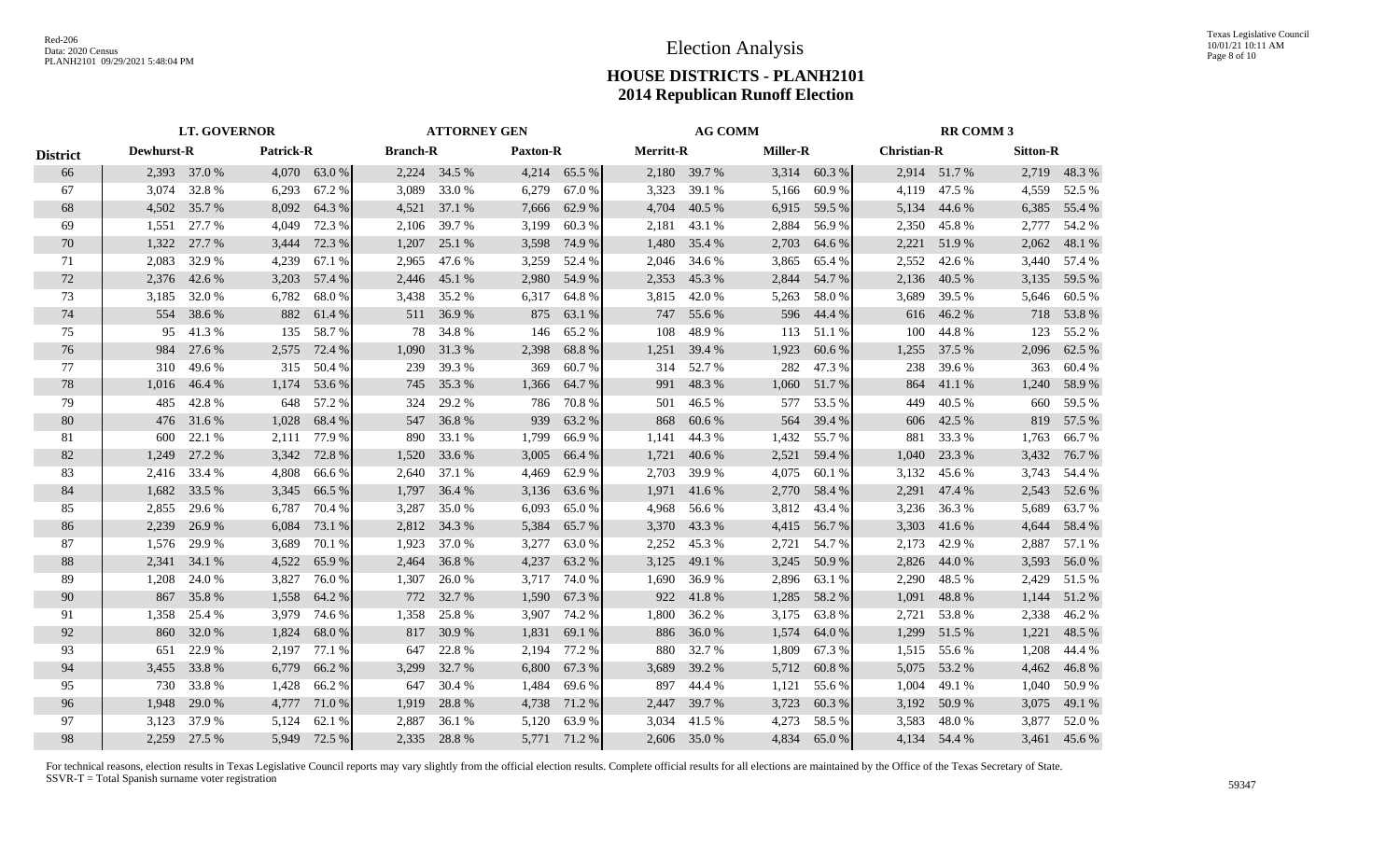# Election Analysis

# **HOUSE DISTRICTS - PLANH2101 2014 Republican Runoff Election**

|                 | <b>LT. GOVERNOR</b> |              |       | <b>ATTORNEY GEN</b> |        |                                    | <b>AG COMM</b> |              |                  |              | <b>RR COMM 3</b> |              |       |                    |       |                 |  |
|-----------------|---------------------|--------------|-------|---------------------|--------|------------------------------------|----------------|--------------|------------------|--------------|------------------|--------------|-------|--------------------|-------|-----------------|--|
| <b>District</b> | <b>Dewhurst-R</b>   |              |       | <b>Patrick-R</b>    |        | <b>Branch-R</b><br><b>Paxton-R</b> |                |              | <b>Merritt-R</b> |              | <b>Miller-R</b>  |              |       | <b>Christian-R</b> |       | <b>Sitton-R</b> |  |
| 99              |                     | 1,650 33.2 % |       | 3,326 66.8 %        |        | 1,569 32.0 %                       |                | 3,328 68.0 % |                  | 1,750 38.6 % |                  | 2,789 61.4 % |       | 2,267 48.9 %       |       | 2,370 51.1 %    |  |
| 100             | 905                 | 46.2 %       |       | 1,054 53.8 %        |        | 1,057 54.1 %                       | 898            | 45.9%        | 791              | 46.2%        |                  | 921 53.8 %   |       | 779 43.9 %         |       | 995 56.1 %      |  |
| 101             | 478                 | 24.8%        | 1,450 | 75.2 %              | 471    | 24.6 %                             | 1,445          | 75.4 %       | 656              | 36.5 %       | 1,141            | 63.5 %       |       | 1,016 55.2 %       | 826   | 44.8%           |  |
| 102             | 1,736               | 40.6 %       | 2,541 | 59.4 %              | 1,964  | 46.3%                              | 2,280          | 53.7%        | 1,967            | 49.6%        | 2,001            | 50.4 %       | 1,672 | 41.9%              | 2,322 | 58.1 %          |  |
| 103             | 768                 | 40.5 %       | 1,130 | 59.5 %              |        | 858 45.3 %                         | 1,035          | 54.7 %       | 838              | 48.0%        | 908              | 52.0 %       | 782   | 43.5 %             | 1,014 | 56.5 %          |  |
| 104             | 289                 | 32.1 %       | 610   | 67.9%               |        | 300 33.5 %                         | 595            | 66.5 %       | 369              | 43.1 %       | 488              | 56.9%        | 412   | 47.5 %             | 456   | 52.5 %          |  |
| 105             | 1,008               | 34.6 %       | 1,903 | 65.4 %              | 1,135  | 39.3 %                             | 1,756          | 60.7%        | 1,435            | 52.9 %       | 1,280            | 47.1 %       | 1,076 | 38.8%              | 1,695 | 61.2%           |  |
| 106             | 1,007               | 25.0%        | 3,019 | 75.0%               | 1,071  | 26.8%                              | 2,932          | 73.2 %       | 1,165            | 32.2 %       | 2,453            | 67.8%        | 1,843 | 49.8%              | 1,859 | 50.2 %          |  |
| 107             | 1,663               | 39.3 %       | 2,568 | 60.7%               | 1,808  | 43.0%                              | 2,392          | 57.0 %       | 1,697            | 43.4 %       | 2,214            | 56.6 %       | 1,906 | 48.0 %             | 2,068 | 52.0%           |  |
| 108             | 9,379               | 57.5 %       | 6,923 | 42.5 %              | 11,955 | 72.0 %                             | 4,655          | 28.0%        | 7,484            | 56.5 %       | 5,767            | 43.5 %       |       | 5,096 37.3 %       | 8,552 | 62.7%           |  |
| 109             | 404                 | 28.7 %       | 1,002 | 71.3%               | 444    | 31.7 %                             | 958            | 68.3%        |                  | 562 41.7 %   | 787              | 58.3 %       | 658   | 48.2 %             | 706   | 51.8%           |  |
| 110             | 198                 | 31.8%        | 425   | 68.2%               | 214    | 35.0%                              | 398            | 65.0%        | 243              | 41.5%        |                  | 342 58.5 %   | 278   | 46.9%              | 315   | 53.1 %          |  |
| 111             | 807                 | 30.9%        | 1,804 | 69.1 %              | 860    | 33.1 %                             | 1,736          | 66.9%        | 1,028            | 42.1 %       |                  | 1,415 57.9 % | 1,129 | 45.1 %             | 1,372 | 54.9%           |  |
| 112             | 3,893               | 41.3%        | 5,522 | 58.7 %              | 4,387  | 47.1 %                             | 4,926          | 52.9%        | 4,113            | 48.8%        |                  | 4,310 51.2 % | 3,699 | 42.9 %             | 4,918 | 57.1 %          |  |
| 113             | 1,091               | 30.6 %       | 2,477 | 69.4 %              |        | 1,220 34.4 %                       | 2,329          | 65.6%        | 1,367            | 40.7 %       | 1,995            | 59.3 %       | 1.678 | 49.3 %             |       | 1,725 50.7 %    |  |
| 114             | 674                 | 30.2 %       | 1,555 | 69.8%               |        | 776 35.1 %                         | 1,432          | 64.9%        | 1,039            | 49.9%        | 1,045            | 50.1 %       | 947   | 44.5 %             | 1,183 | 55.5 %          |  |
| 115             | 1,755               | 38.1 %       | 2,846 | 61.9%               | 1,965  | 43.1 %                             | 2,590          | 56.9%        | 1,918            | 46.1%        | 2,241            | 53.9%        | 1,851 | 43.6 %             | 2,396 | 56.4 %          |  |
| 116             | 1,088               | 38.3%        | 1,755 | 61.7 %              | 1,007  | 36.1 %                             | 1,786          | 63.9%        | 1,250            | 47.3 %       |                  | 1,391 52.7 % | 1,116 | 41.0 %             | 1,604 | 59.0%           |  |
| 117             | 421                 | 30.4 %       | 963   | 69.6%               | 488    | 35.6 %                             | 883            | 64.4 %       | 651              | 49.5 %       | 665              | 50.5 %       | 581   | 43.2 %             |       | 764 56.8 %      |  |
| 118             | 832                 | 30.1 %       | 1,929 | 69.9%               |        | 908 33.4 %                         | 1,814          | 66.6%        | 1,281            | 49.0%        | 1,335            | 51.0%        | 1,120 | 41.9%              | 1,551 | 58.1 %          |  |
| 119             | 602                 | 29.2 %       | 1,459 | 70.8%               | 705    | 34.7 %                             | 1,326          | 65.3%        | 930              | 47.9%        | 1,011            | 52.1 %       | 872   | 43.9%              | 1,116 | 56.1%           |  |
| 120             | 987                 | 36.5%        | 1,715 | 63.5 %              | 1,087  | 41.1%                              | 1,555          | 58.9%        | 1,304            | 52.2 %       | 1,195            | 47.8%        | 1,045 | 40.5 %             |       | 1,534 59.5 %    |  |
| 121             | 3,443               | 42.2 %       |       | 4,714 57.8 %        |        | 3,653 45.7 %                       | 4,340          | 54.3 %       | 3,631            | 49.7%        | 3,678            | 50.3 %       | 2,999 | 38.8%              | 4,738 | 61.2%           |  |
| 122             | 2,534               | 35.5 %       | 4,601 | 64.5 %              |        | 2,672 38.4 %                       | 4,293          | 61.6 %       |                  | 3,342 51.6 % | 3,132            | 48.4 %       | 2,599 | 38.8%              | 4,091 | 61.2%           |  |
| 123             | 1,811               | 42.1 %       | 2,487 | 57.9 %              | 1,751  | 41.8%                              | 2,442          | 58.2 %       | 1,915            | 49.3%        | 1,967            | 50.7%        | 1,633 | 40.2 %             | 2,434 | 59.8%           |  |
| 124             | 296                 | 27.6 %       | 776   | 72.4 %              |        | 331 31.0 %                         | 738            | 69.0%        | 470              | 46.0%        |                  | 551 54.0 %   | 416   | 39.7 %             | 632   | 60.3%           |  |
| 125             | 793                 | 27.3 %       | 2,108 | 72.7 %              | 841    | 29.2 %                             | 2,044          | 70.8%        | 1.188            | 43.6 %       | 1,538            | 56.4 %       | 1,142 | 40.9%              | 1,652 | 59.1 %          |  |
| 126             | 2,031               | 22.6 %       | 6,940 | 77.4 %              | 2,491  | 28.3%                              | 6,315          | 71.7%        | 3,986            | 48.6%        | 4,222            | 51.4 %       |       | 2,337 27.9 %       | 6,052 | 72.1 %          |  |
| 127             | 1,631               | 22.5 %       |       | 5,634 77.5 %        | 1,834  | 25.5 %                             | 5,362          | 74.5 %       | 2,770            | 40.4 %       | 4,089            | 59.6 %       |       | 2,417 34.5 %       | 4,585 | 65.5 %          |  |
| 128             | 1,101               | 21.6 %       | 3,987 | 78.4 %              | 1,173  | 23.3 %                             | 3,852          | 76.7%        |                  | 2,818 59.8 % | 1,896            | 40.2%        | 1,331 | 27.4 %             | 3,530 | 72.6 %          |  |
| 129             | 2,592               | 31.3%        |       | 5,700 68.7 %        | 2,367  | 29.5 %                             | 5,670          | 70.5 %       |                  | 4,253 57.0 % | 3,209            | 43.0%        | 2,027 | 26.1 %             |       | 5,725 73.9 %    |  |
| 130             | 1,139               | 16.3%        |       | 5,857 83.7 %        | 1,571  | 22.9 %                             | 5,292          | 77.1 %       | 2,861            | 44.4 %       | 3,577            | 55.6%        | 1,942 | 29.6 %             | 4,627 | 70.4 %          |  |
| 131             |                     | 320 28.2 %   |       | 813 71.8 %          |        | 306 27.6 %                         | 801            | 72.4 %       |                  | 598 57.3 %   |                  | 446 42.7 %   |       | 266 25.0 %         |       | 797 75.0 %      |  |